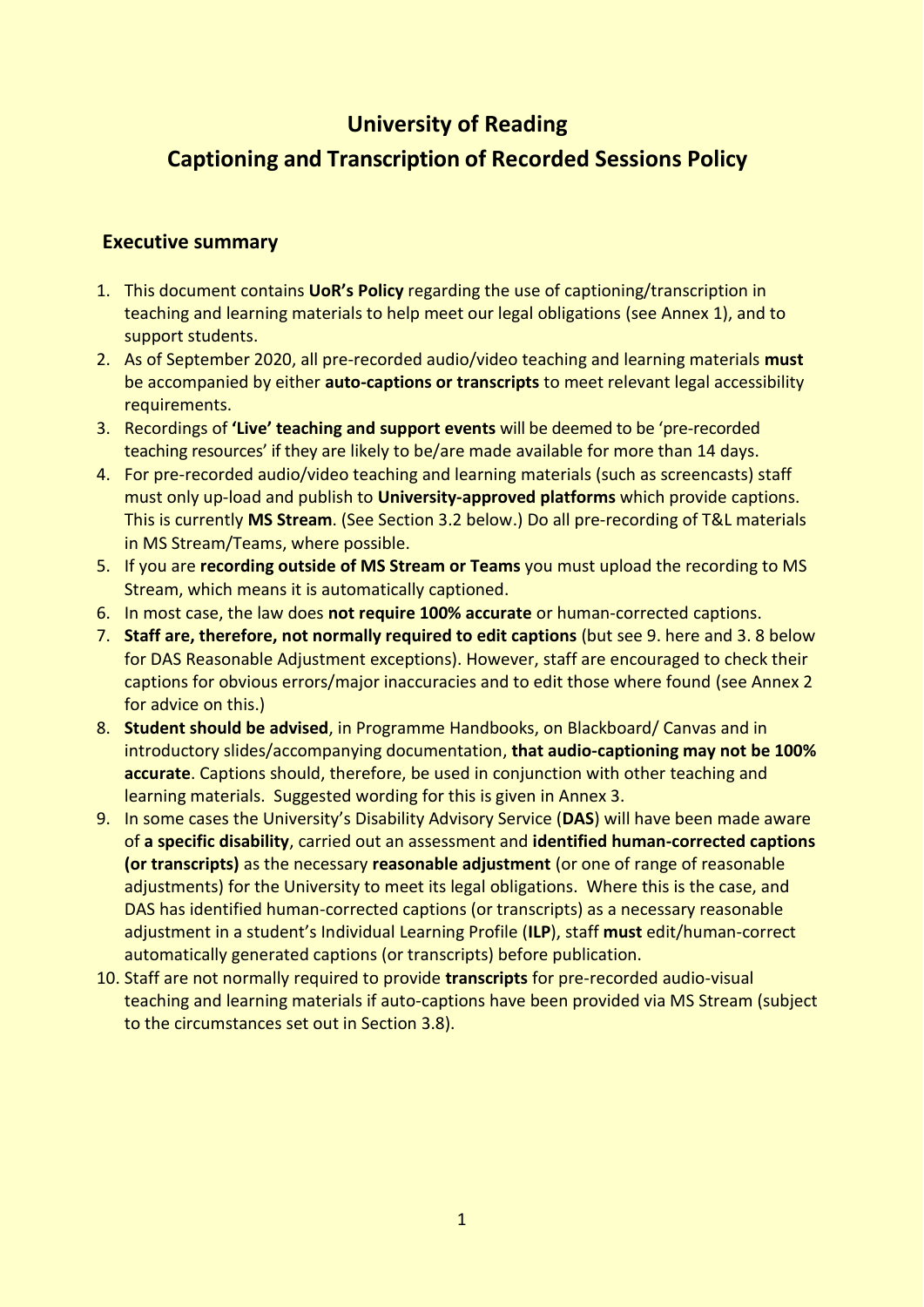# **1. Introduction**

The University is committed to inclusivity and providing accessible learning to all. This means:

- developing accessible learning tools/materials using appropriate platforms to enable access;
- supporting colleagues in the production of accessible learning materials;
- complying with relevant legal requirements relating to the accessibility of these tools and materials.

This document refers to both Accessibility and Inclusivity:

- **Accessibility** involves creating tools, materials, or resources which are designed to enable users with disabilities to interact with them. A disability might affect vision, hearing, manual dexterity, cognition or reading. A disability may be permanent, temporary or situational.
- **Inclusivity** involves creating equal opportunities for participation for all users wherever possible.

This document has yet to be approved by DELT and UBTLSE, but is being shared now to inform staff practices. Please follow this document in preparing recorded sessions.

## **2. Purpose and Scope**

- 2.1 This policy sets out the University's approach to Accessibility and Inclusivity and to meeting its legal obligations, specifically in relation to the captioning and transcription of recorded teaching session.
- 2.2 Accessibility legislation requires that all pre-recorded time-based media made available by public sector bodies on websites (and via mobile apps) need to be made accessible. For more information on the legal context see Annex 1.
- 2.3 The focus of this policy is on captioning and transcription of pre-recorded audio-visual teaching and learning resources to support their accessibility. Recordings of 'Live' teaching and support events will also be deemed to be 'pre-recorded teaching resources' if they are likely to be/are made available for more than 14 days. The accessibility legislation also applies to other types of pre-recorded audio-visual materials such as public lectures, and to other types of digital tools and materials, but these are not considered within the scope of this Policy.
- 2.4 This policy does not form part of any employee's contract of employment or any student's contract with the University and it may be amended at any time.
- 2.5 For the purposes of this policy:

**Automated captions** are a way for people with a variety of accessibility requirements (such as those with hearing impairments or neurodivergence) to be able to experience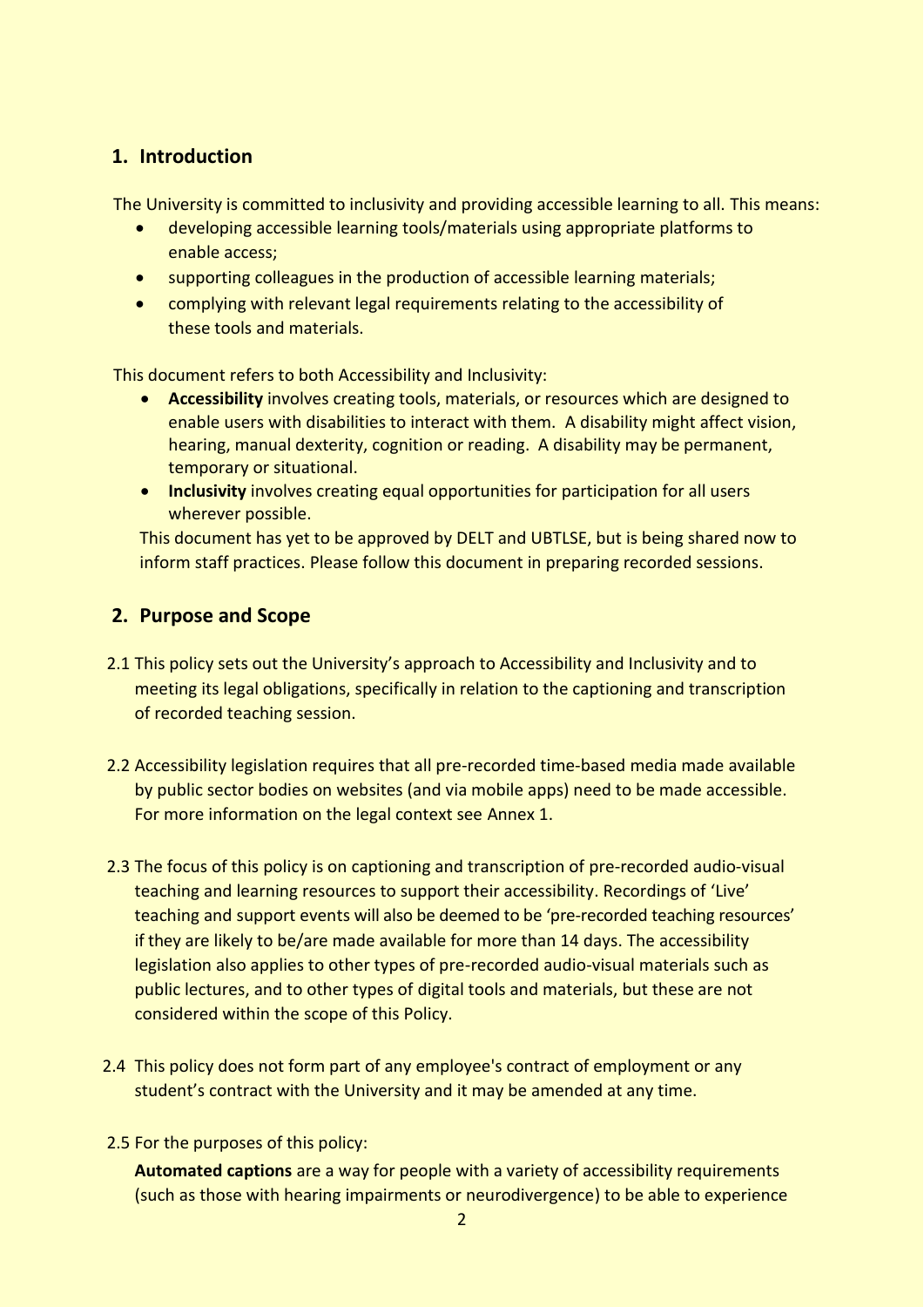the material. With auto captions all of the dialogue and important sounds are embedded as text in the video track. They do not need to be turned on by users as they are automatically generated. Captions should not be confused with subtitles. Subtitles provide text of only the dialogue and do not typically include important sounds.

**Transcripts** are a text version of the speech and non-speech audio information needed to understand the content

## **3. What are the University's Requirements?**

- 3.1 All pre-recorded audio/video teaching and learning materials **must** be accompanied by either auto-captions or transcripts to meet relevant accessibility requirements. This is why staff **must** only upload and publish to University-approved platforms which provide these. As at the start date of this policy, the only University- approved platform for these purposes is Microsoft (**MS**) Stream.
- 3.2 We advise colleagues to do all pre-recording in MS Stream or Teams, where autocaptioning is automatically produced to the standard required. Once you've uploaded the recording to MS Stream you must actively select a language to ensure captions are then automatically generated.
- 3.3 Other recording tools may not generate auto-captions, or may not generate autocaptions that meet the requirements of the accessibility legislation (such as requiring captions to synchronise with the audio).
- 3.4 If you are creating a recording outside of MS Stream or Teams you **must** upload the recording to MS Stream. This will mean that it is auto-captioned.
- 3.5 In most cases, the law does not require captions to be 100% accurate or humancorrected (subject to the circumstances described in Section 3.8).
- 3.6 Therefore, staff are not generally required to edit captions, but are encouraged to check their captions for any obvious errors or major inaccuracies and to edit those where found. It is recommended that staff consider the factors set out in Annex 2 in their assessment of the feasibility and proportionality of checking and editing captions.
- 3.7 Students should be advised that auto-captioning may not be 100% accurate and should be used alongside other teaching and learning materials. See Annex 3 for wording that should be included in Programme Handbooks and on Blackboard/Canvas, and where practicable also within any slides or documentation issued alongside the auto-captioned teaching materials.
- 3.8 . In some cases the University's Disability Advisory Service (**DAS**) will have been made aware of a specific disability, carried out an assessment and identified human-corrected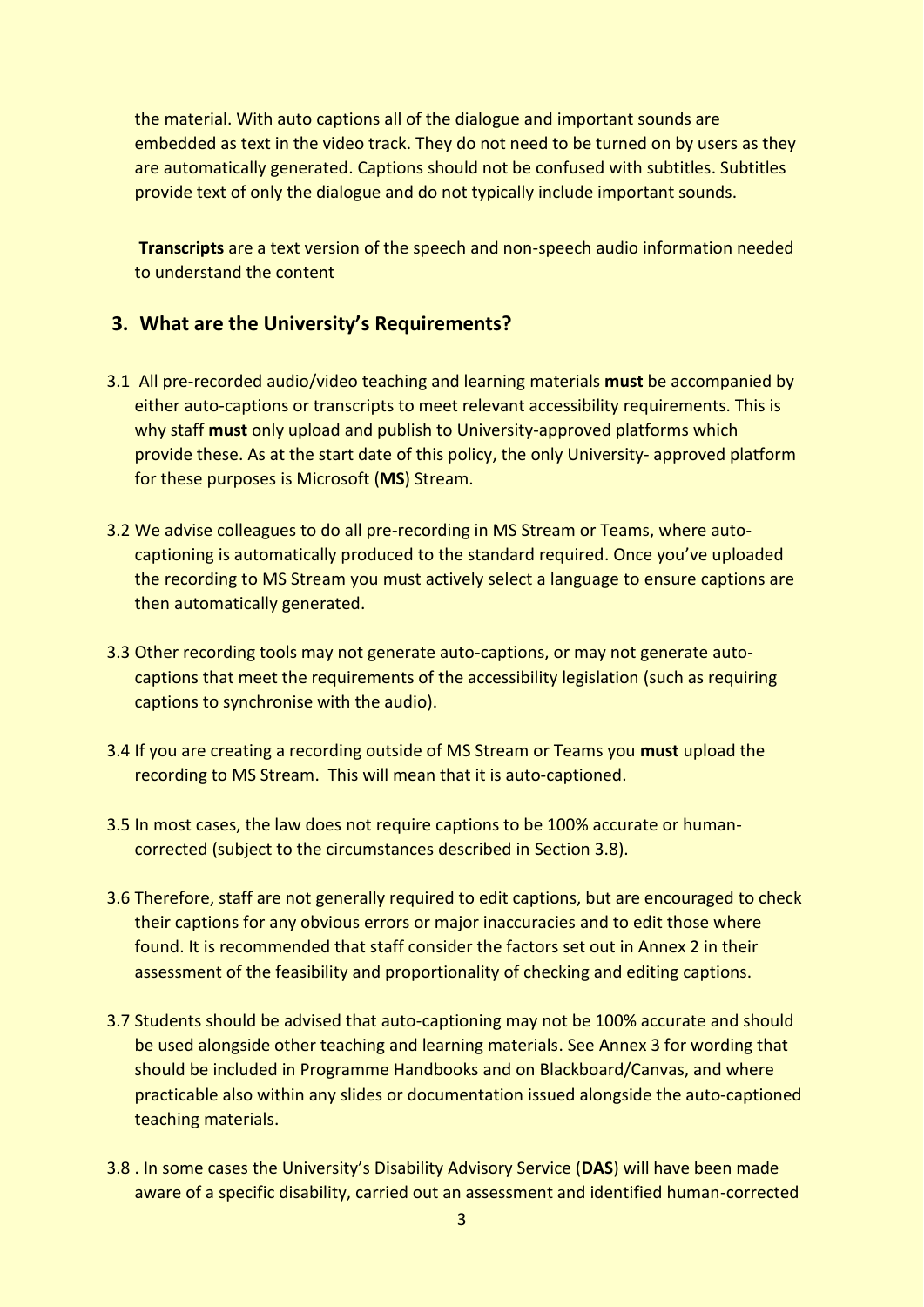captions (or transcripts) as the necessary reasonable adjustment (or one of range of reasonable adjustments) for the University to meet its legal obligations. Where this is the case, and DAS has identified human-corrected captions (or transcripts) as a necessary reasonable adjustment in a student's Individual Learning Profile (**ILP**), staff **must** edit/human-correct automatically generated captions (or transcripts) before publication.

- 3.9 Staff are not normally required to provide transcripts for pre-recorded audio-visual teaching and learning materials if auto-captions have been provided via MS Stream (subject to the circumstances set out in Section 3.8).
- 3.10 If a document or other materials appear within a recording but the audio capture and/or auto-captions do not sufficiently capture or address information from those materials then an alternative accessible format may be required. There may be other circumstances where the auto-captions provided don't address a specific accessibility requirement. Following a request from a student, staff **must** provide accessible alternatives for content that doesn't meet a student's accessibility requirements, within a reasonable period of time. For queries about this, staff are encouraged to contact the [University's Disability](https://www.reading.ac.uk/essentials/Support-And-Wellbeing/Disability/Disability-Advisory-Service) Advisory Service for information about the student's needs and to contact TEL for information on technology-based solutions.
- 3.11 If students notify module convenors of errors in captions that materially affect the meaning and understanding of the relevant subject, and have not been reflected correctly in other course materials, relevant teaching staff **must** correct those errors and upload and publish a corrected version of the pre-recorded materials. It would be good practice to ask a colleague to review if in doubt before you publish.
	- 3.12 Pre-recorded audio-visual teaching and learning materials also include podcasts (digital audio files, usually available as a series). These can be created in a range of media apps. Any podcasts created **must** be made available along with a transcript.

# **4. Additional information and resources**

• Staff can access practical guidance here on [captioning and transcription.](https://sites.reading.ac.uk/tel/online-teaching-toolkits/making-screencasts-for-tl/how-can-i-make-my-screencasts-accessible/why-caption/)

UoR Teaching and Learning Development Group (drafted by Clare Furneaux) 27 September 2021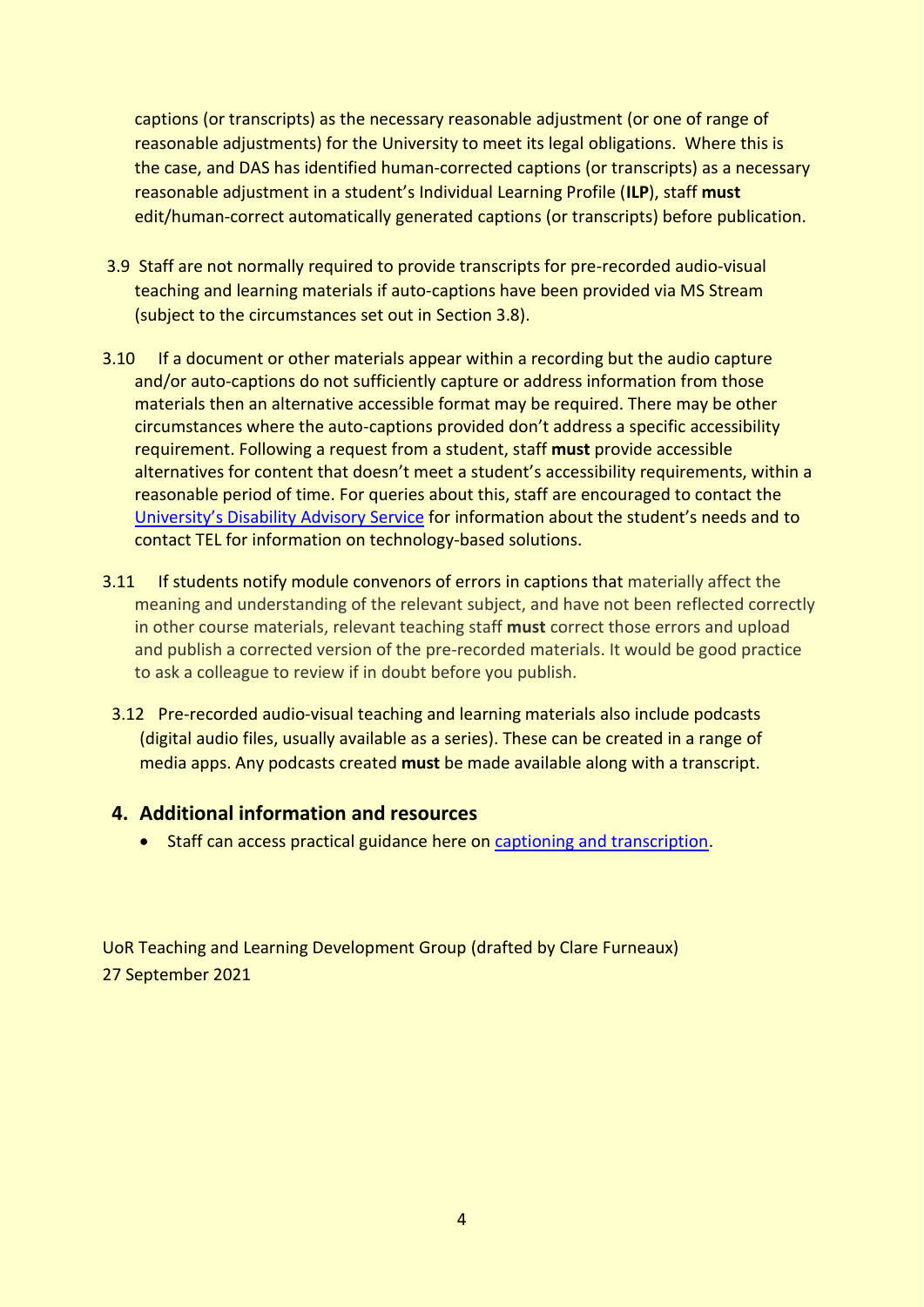# **Annex 1 Regulatory context**

As a public sector body, the University is subject to The Public Sector Bodies (Websites and Mobile Applications) (No. 2) Accessibility Regulations 2018 (**PSBAR**). The University is also bound by a statutory anticipatory duty (under the Equality Act 2010) to ensure that teaching and learning materials are inclusive ('by reasonable means'), and a duty to make reasonable adjustments where a disability is disclosed.

The PSBAR requirements can be met by complying with the WCAG2.1 AA standards (see below for what this means in practice). The Equality Act duty can be met by meeting PSBAR requirements AND by considering/making specific reasonable adjustments for those with disabilities where we have been made aware of their disability and related requirements. The PSBAR also require that, where it is requested, we provide accessible alternatives for content that doesn't meet the PSBAR requirements, within a reasonable period of time.

The Web Content Accessibility Guidelines (known as WCAG 2.1) are an internationally recognised set of recommendations for improving web accessibility.

They explain how to make a digital services, websites, and apps (and the content thereon) accessible to everyone, including users with impairments to their:

- vision like severely sight impaired (blind), sight impaired (partially sighted) or colour-blind people
- hearing like people who are deaf or hard of hearing
- mobility like those who find it difficult to find a mouse or keyboard
- thinking and understanding like people with dyslexia, autism, or learning difficulties

Pursuant to PSBAR, all pre-recorded time-based media need to be made accessible by making them 'perceivable, operable, understandable and robust'.

Time-based media is defined as "media of one or more of the following types: audioonly, video-only, audio-video, audio and/or video combined with interaction."

The PSBAR do not apply to pre-recorded time-based media produced before 23 September 2020, or to live time-based media. However, any recordings of live timebased media that are likely to be made available for more than 14 days will be deemed to be relevant 'pre-recorded' content and the PSBAR requirements will apply.

WCAG 2.1 is based on four design principles; web content should be: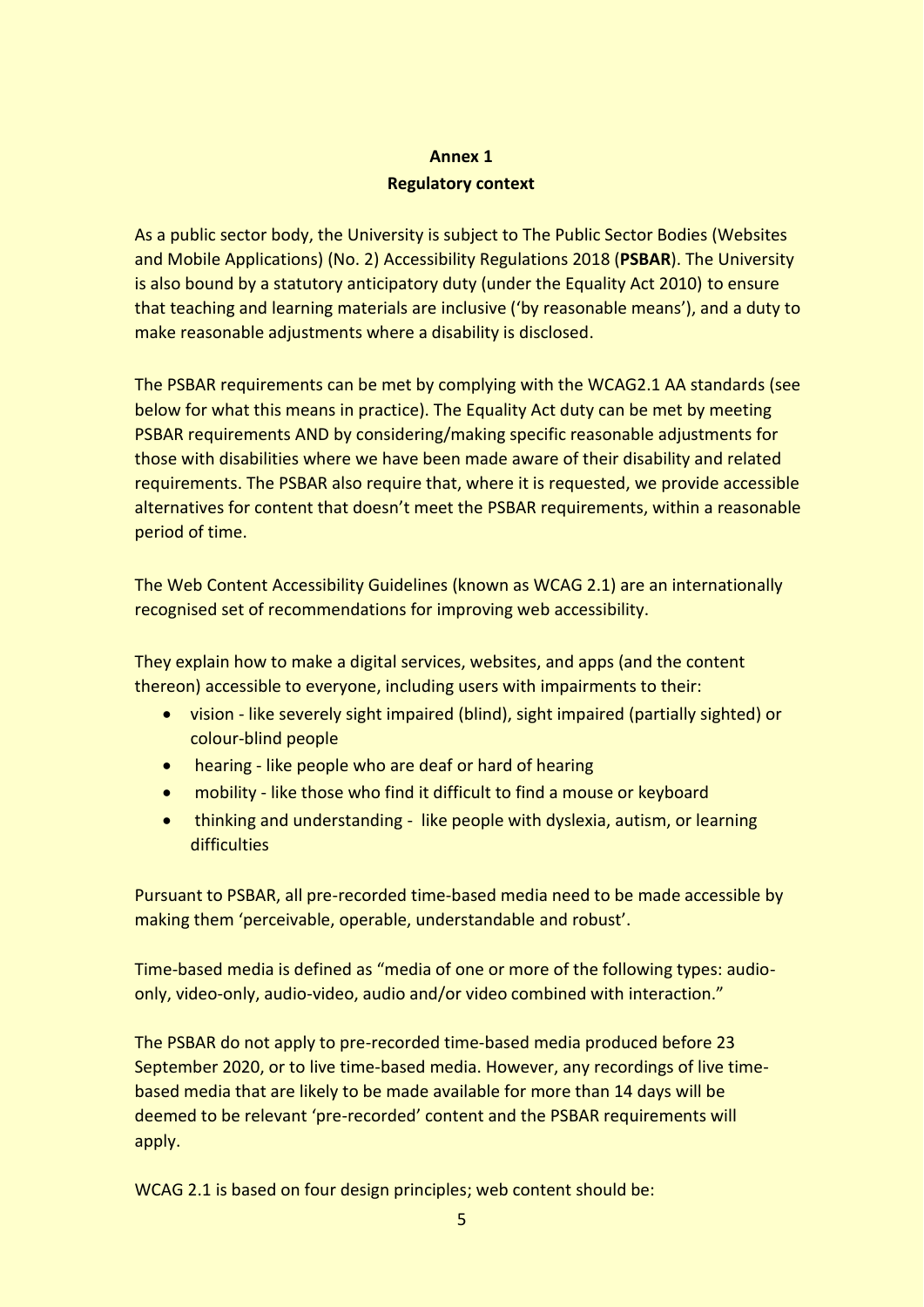- perceivable
- operable
- understandable
- robust

The WCAG 2.1 AA standards explain how you can implement these.

This Policy covers captions and transcripts. These tools are one of the ways in which the University can meet [WCAG 2.1 Principle 1: Perceivable](https://www.w3.org/TR/WCAG21/#perceivable) making sure users can recognise and use your services with the senses that are available to them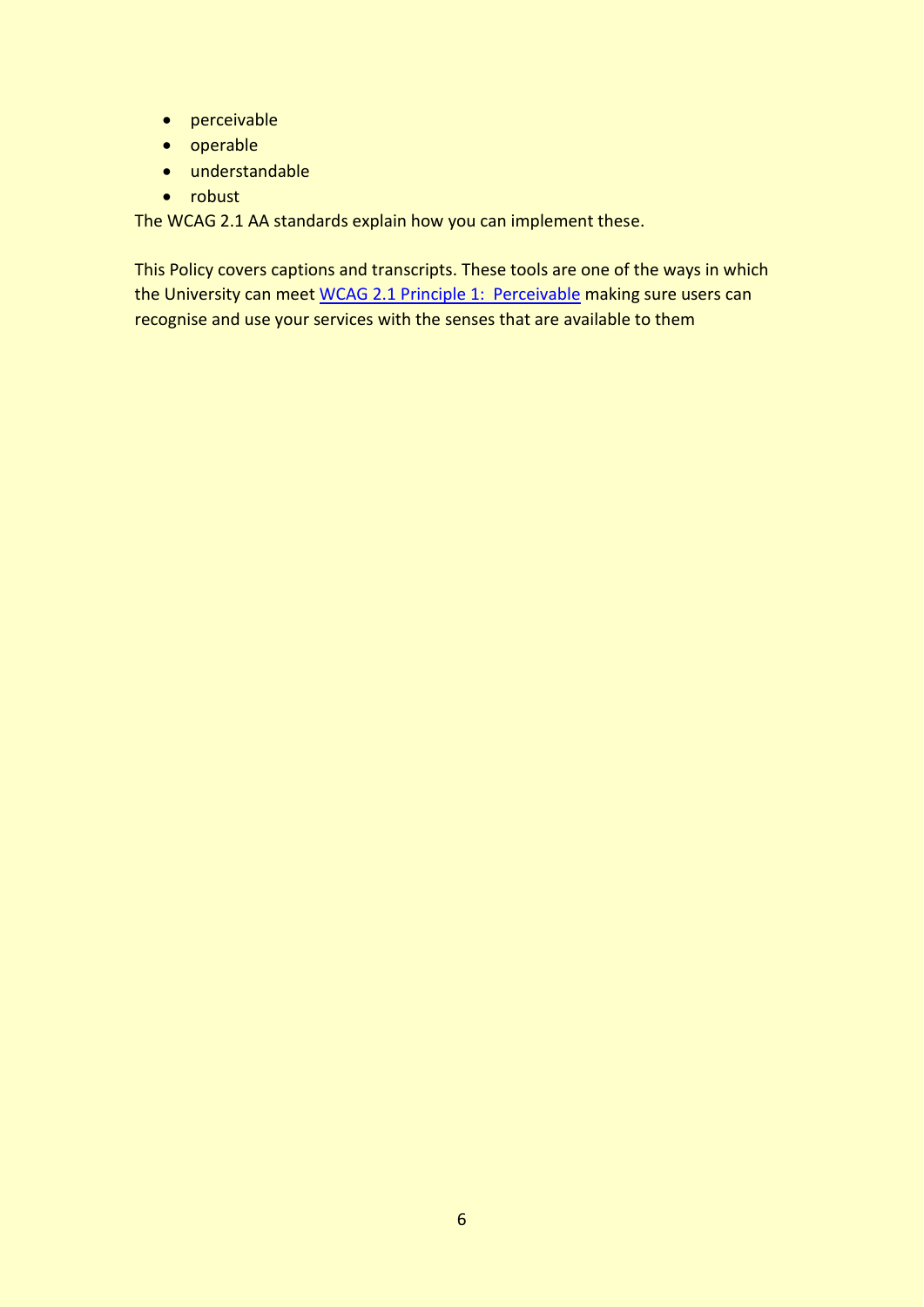#### **Annex 2**

**We recommend** that staff assess the need for human-corrected, higher-accuracy transcripts and/or captions with the following considerations in mind:

- Whether the content is already available in accurate written format e.g.,
	- o written notes to support the resource
	- o copy of slides available alongside the recording.
- Whether students will be able to use their wider reading of the subject (and/or a recording that includes the audio content) to understand where automated captions/transcripts may have produced errors.
- Where possible, technical terms should be included in text form e.g. in the PowerPoint slides. This will be particularly important for subjects that involve another language (such as Latin), and/or subjects involving specific technical language that may not be recognised by auto-captioning software.
- The impact accurate transcripts and or captions will have on student learning.
- The time and resources available to edit automated transcripts and/or captions.
- The length of the recording.

Please note: you can edit the caption of a screencast you have made in MS Steam any time.